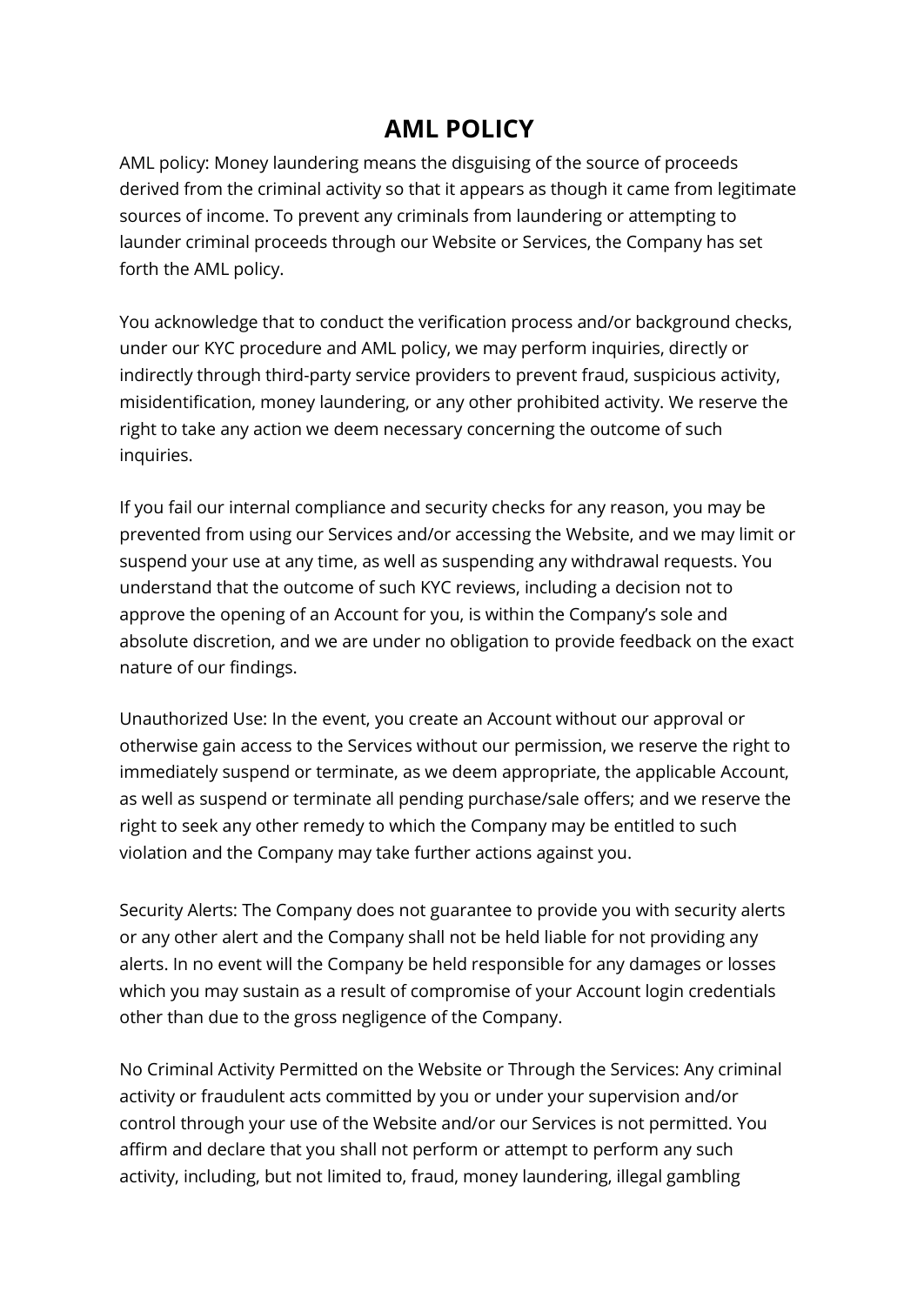operations, terrorist financing, or malicious hacking. You also agree not to hide your IP location and you shall always disclose your accurate and true location. In the event the Company determines, in its sole discretion, that your Account activity is suspicious or related to any prohibited activity, the Company may cancel or suspend your Account, block any outstanding transactions, deny any new transactions, and/or freeze any funds available on your Account. You understand that you shall be held liable for losses incurred by the Company or by any third party due to the Client's non-compliance and/or violation of any of the foregoing rules. The Company shall be entitled to inform any relevant authorities or entities (including credit reference agencies) of any payment fraud or other criminal activity, and may also engage collection services to recover payments.

Taxes: You acknowledge that you are solely responsible for any applicable taxes concerning your transactions on the Website and/or through the Services. The Company is not and at no point shall provide any tax advice concerning any transactions performed through this Website and/or the Services. It is your responsibility to report, pay, and remit the taxes, as applicable, to the appropriate tax authorities in the relevant jurisdiction(s).

You acknowledge and agree that it is at our sole discretion whether to provide you with any or all of the Services.

You acknowledge that certain limits may apply to any exchange of Digital Currency, whether it shall be concerning: (i) the sale of Digital Currency to you; and/or (ii) the purchase of Digital Currency from you, following our policies, which includes, but is not limited to, volume and our KYC process. We reserve the right to change such limits at our sole discretion.

Personal Wallet Address for Execution: To execute any transaction, you guarantee to use and provide the virtual wallet address owned by you exclusively and which is under your sole and full control to which the Digital Currency purchased by you will be transferred.

Refund or Cancellation Policy: Your transaction order to exchange Digital Currency may not be canceled by you. We may cancel an order for reasons which include but are not limited to a technical error, market abuse or manipulation, or your failure to pass our KYC process.

Any refunds shall be at our discretion.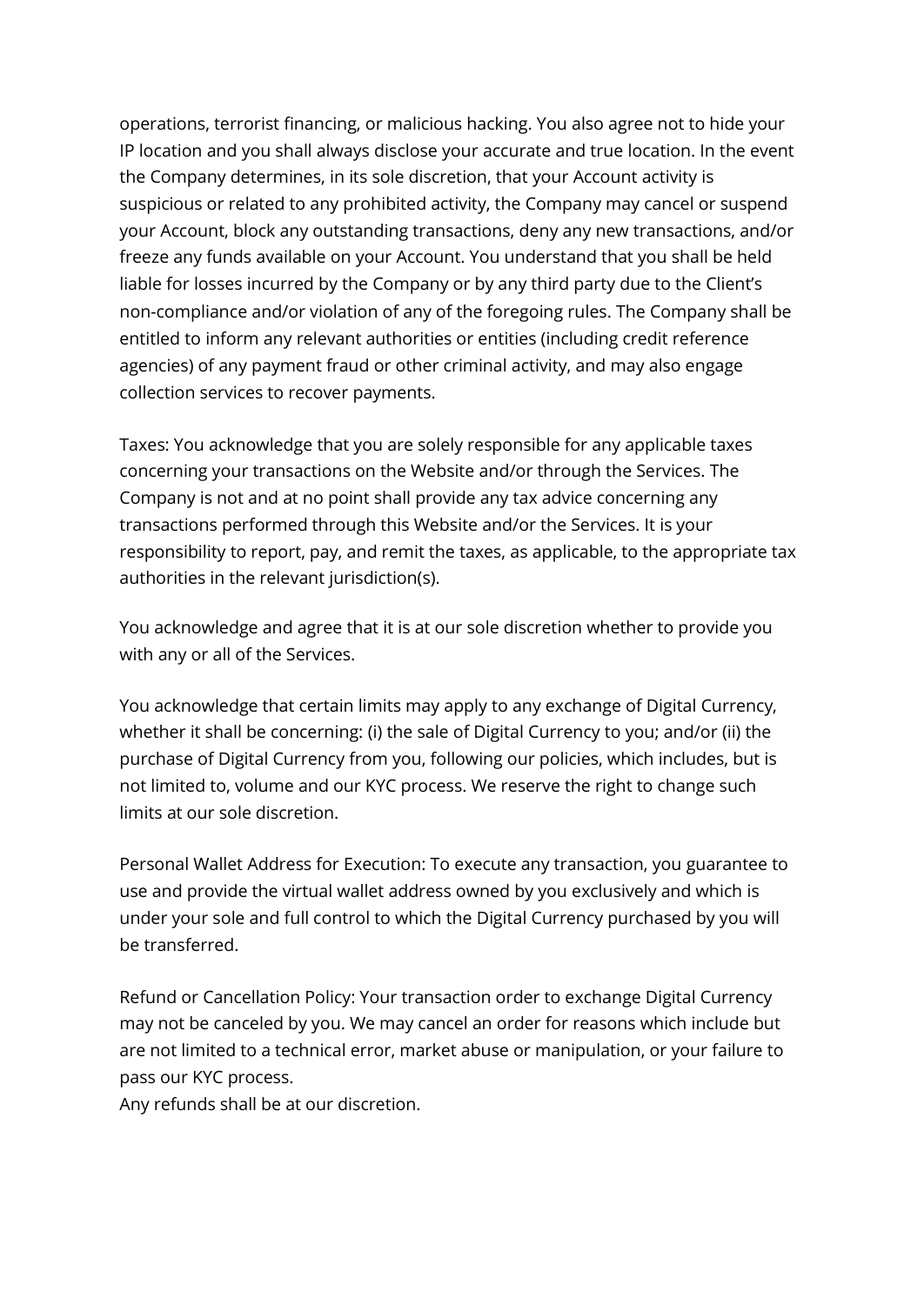In the event we, or the Custodian, as applicable, transfer to you, for any reason whatsoever, any excess Digital Currency or any Fiat Money, you agree that you will repay any excess amount to us, or the Custodian, as applicable, and/or we, or the Custodian, as applicable, may deduct such amount from any Fiat Money and/or Digital Currency which is owed to you.

Payment Processing and Chargebacks :

Third-Party Payment Providers: You consent to the Company providing certain information and/or documentation about you to third-party service providers, including payment processors, as shall be required to complete a transaction or under an inquiry or

investigation for KYC/AML purposes.

About any payments in Fiat Money to the Company or the Custodian, you further agree not to make or attempt to initiate chargebacks, and/or deny or reverse any payment or deposit that you have made. In any such event, we reserve the right to cease to provide the Services, terminate the Terms of Use, and take any further action we may deem appropriate, including the right to adjust the Account records accordingly to reflect any Company deduction from the deposit section to set-off any loss suffered due to your chargeback or reversal of transactions.

Our Intellectual Property and Technology :

The brand names relating to the Website and any other trademarks, service marks, and/or trade names used by us either on our behalf from time to time (the "Trade Marks") are owned by us, or our licensors. In addition to the rights in the Trade Marks, we and/or our licensors own the rights in all other content of the Website (the "Content"). By using the Website and/or the Services you shall not obtain any rights in the Trade Marks or the Content and you may use the Trade Marks and Content under the Terms of Use only.

You may only install and use the software connected to the Website (the "Software") and all content derived from the Software, including, but not limited to, the copyright and all other intellectual property rights in the Software, in connection with the Services for your personal and non-commercial use and under the Terms of Use. The Software's code, structure, and organization are protected by intellectual property rights. You undertake not to: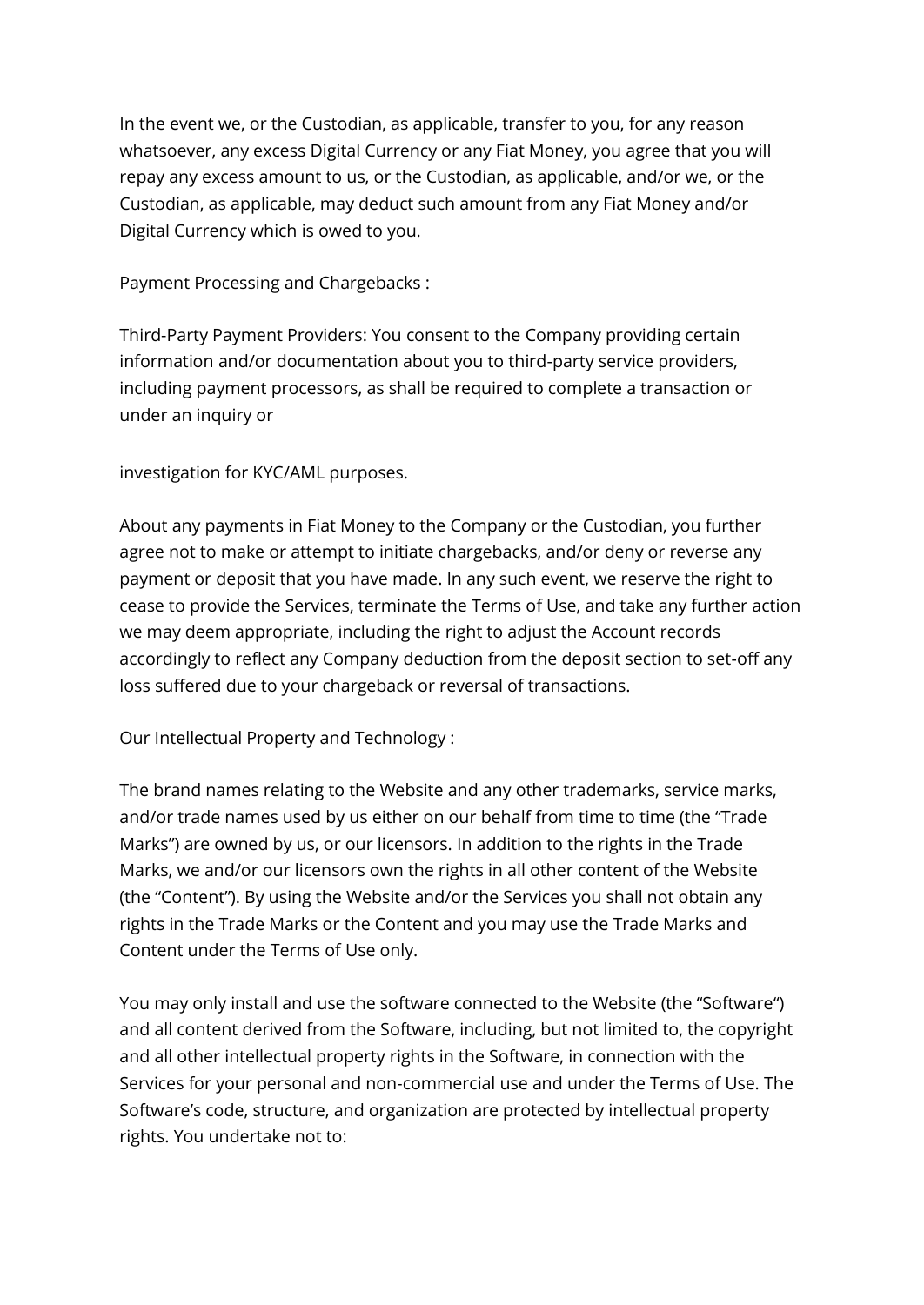-Copy, redistribute, publish, reverse engineer, decompile, disassemble, modify, translate or make any attempt to access the source code to create derivative works of the source code, or otherwise;

-Sell, assign, sublicense, transfer, distribute or lease the Software;

-Make the Software available to any third party through a computer network or otherwise;

-Export the Software to any country (whether by physical or electronic means); or

-Use the Software in a manner prohibited by any laws or regulations which apply to the use of the Software

-You shall be held liable for any loss, including direct and indirect damages, costs, or expenses, we may suffer as a result of your Prohibited Deeds. You agree to immediately notify us if you commit any Prohibited Deeds or if you have the knowledge of any third party committing any Prohibited Deeds. You agree to provide us with reasonable assistance with any inquiry investigation we may conduct as a result of the information provided by you in this respect.

Beware of Viruses and Phishing: You understand and bear the risk that any use of the internet may be subject to a virus attack and/or communication failure. You should use a reputable and available virus screening and prevention software at all times. The Company shall not bear any liability, whatsoever, for any damage or interruptions caused by computer viruses, spyware, Trojan horses, worms, or other malware that may affect your systems, computer, or other equipment, or any phishing, spoofing, or other virus attacks. The Company cautions you to carefully review any electronic messages purporting to originate from the Company and to beware that electronic devices are vulnerable to phishing and spoofing scams and additional viruses. The Company maintains that you should always log in to your Account through the Website only and avoid using unauthentic communication advising you options to log in.

Client Content :

You promise that concerning any content you may upload and/or post to the Website, including without limitation, any text, photo, or other material ("Client Content"): (a) you own or have the right to post such Client Content, and (b) such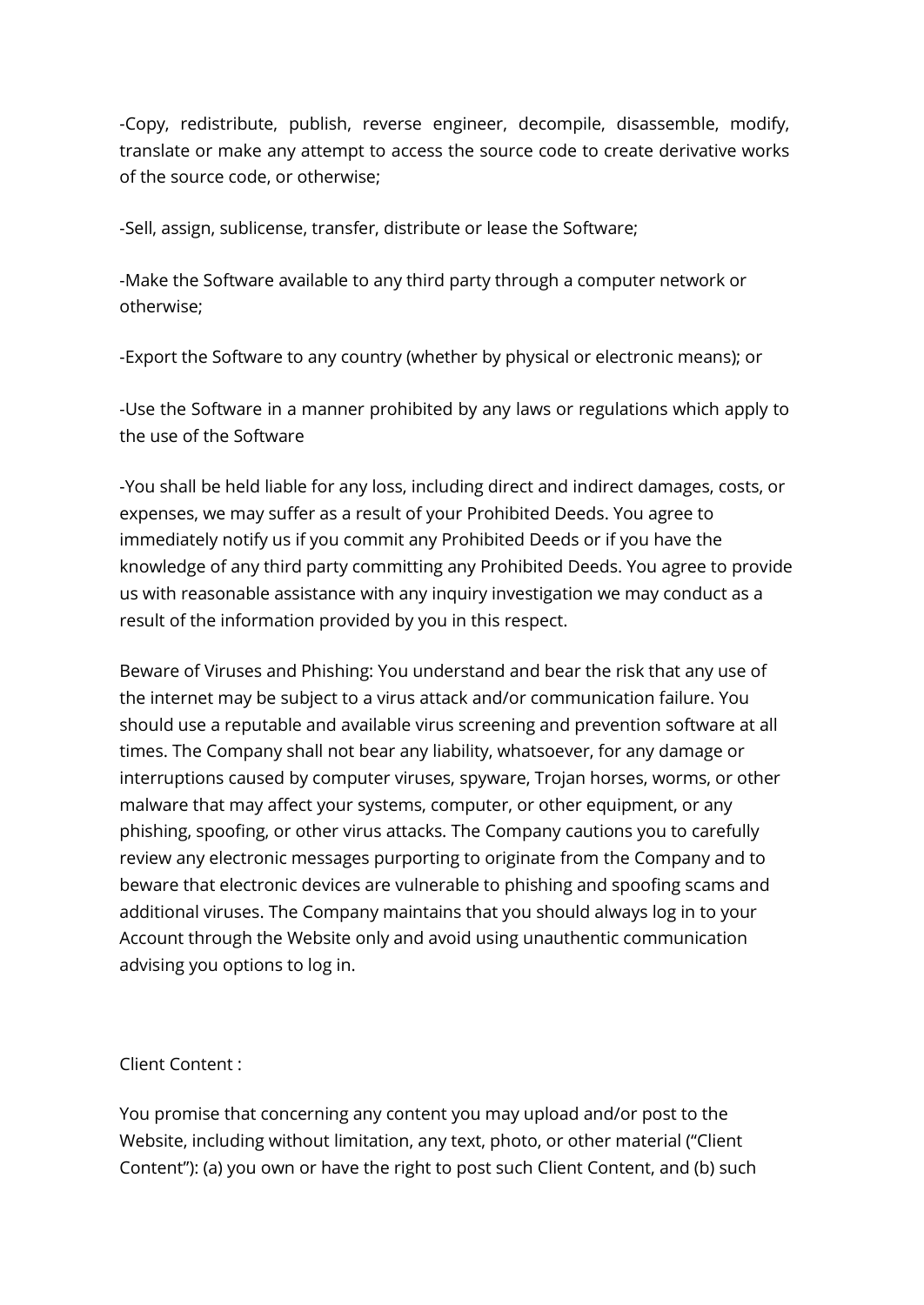Client Content, or its use by the Company as contemplated by the Terms of Use, does not violate any agreement or any other rights outlined in the Terms of Use, applicable law, or the intellectual property, publicity, personality, or other rights of others.

Besides, you undertake that any such Client Content will not consist of:

-False, misleading information and/or misappropriation of any information;

-Obscene, offensive, profane, unlawful content or any content which, subject to Company's sole discretion, may harm or risk the Company's good name and reputation;

-Infringe the rights of others;

-Anything that is otherwise prohibited by any applicable laws, regulations or directives; and/or

-Statements about the Company or the Website or any other Internet site connected to the Company that is untrue and/or malicious and/or damaging to the Company.

The Company assumes no responsibility in connection with any Client Content, nor does it endorse or claim the authenticity of any Client Content that may be uploaded and/or posted on the Website. The Company, in its sole discretion, has the right to remove any Client Content and take any further action which the Company deems necessary. This does not relieve you of your responsibility for adhering to the rules above.

Your Compliance with Applicable Regulations :

-It is your sole responsibility to ensure that your use of the Website and/or Services complies with all applicable laws, regulations, and directives.

-You confirm that you shall not use the Services and/or Website for any unlawful, criminal, or fraudulent activity or any prohibited transaction (including money laundering) under the laws, regulations, and/or directives of any applicable jurisdiction.

-The Digital Currency that you exchange using our Services and any Fiat Money you deposit with the Custodian is not derived from any unlawful, criminal or fraudulent activity or any prohibited transaction under the laws that apply to you.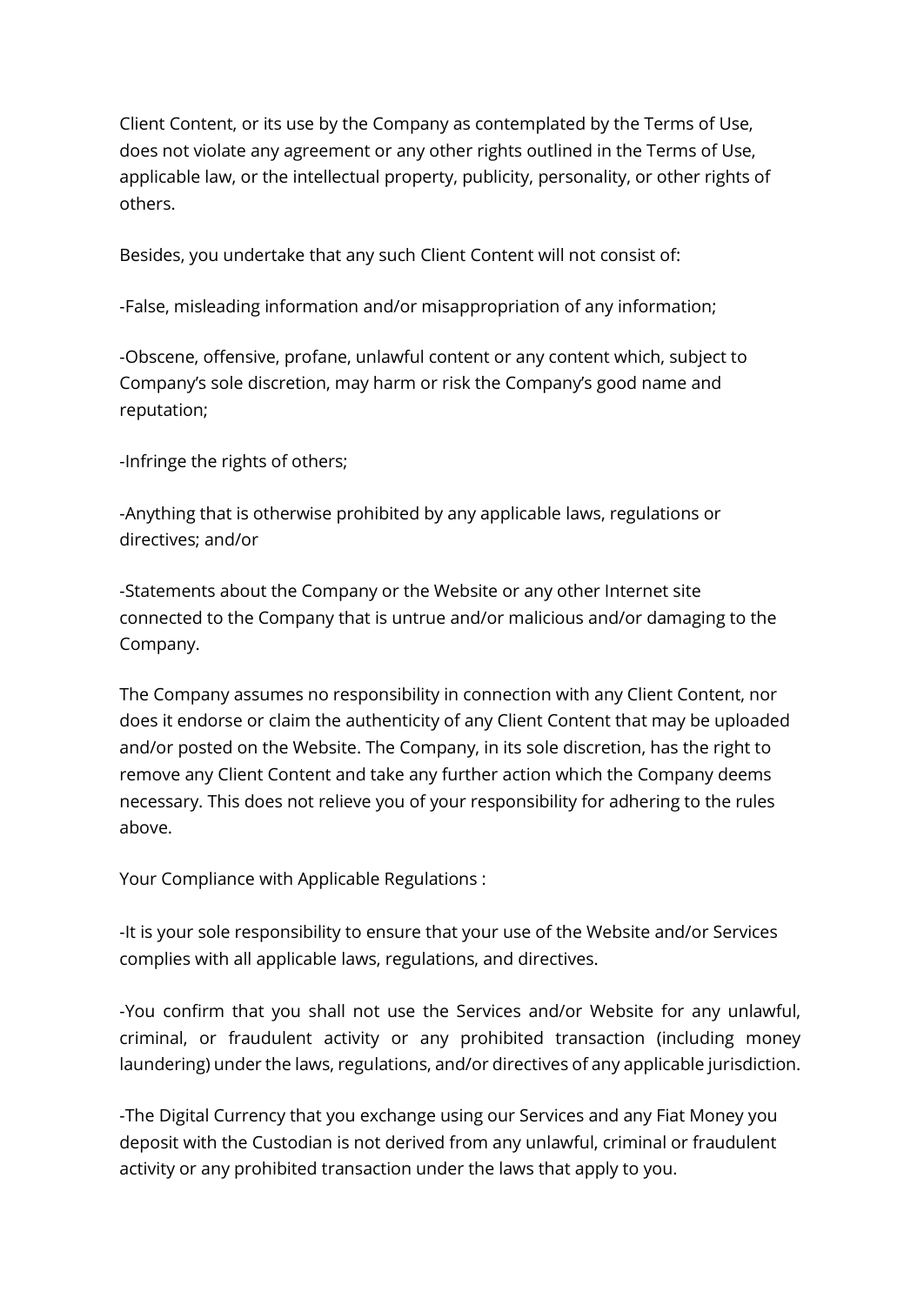-The Digital Currency which you may receive through an exchange using our Services and/or the Fiat Money which the Custodian may transfer to you, if applicable, will not be used by you for any unlawful, criminal, or fraudulent activity or any prohibited transaction under the laws of any applicable jurisdiction.

Account Termination or Suspension :

You understand that, at any time, the Company will be entitled to restrict, suspend or terminate your Account, as well as to terminate the Terms of Use; deny or restrict access to

the Website including its content or tools, delay or remove hosted content, and take technical and legal measures; deny processing any transaction; cancel or reverse any transaction or pending transaction, even if funds have been debited from your payment method.

These actions are all subject to the Company's sole discretion, including without limitation, as a result of the Company reasonably suspecting any of the following:

-You have breached any terms or condition of the Terms of Use or you have breached any terms or condition of the Terms of Use;

-Your failure to make required payments of Fiat Money and/or transfer of Digital

Currency; another person is using your Account;

-You attempt to gain unauthorized access to the Website or another client's account or to provide assistance to others' attempt to do so;

-Your transaction involves money laundering, terrorist financing, fraud, or any other crime, or non-compliance with any applicable laws and/or regulations; due to court order, law enforcement and/or other government or regulatory inquiry or order;

-You are abusing any and/or all of the Services, including without limitation by opening multiple accounts;

-Any of the Company's third-party providers, or the Custodian, refuses to provide you with any services which the Company requires for Company's fulfillment of some of the Services;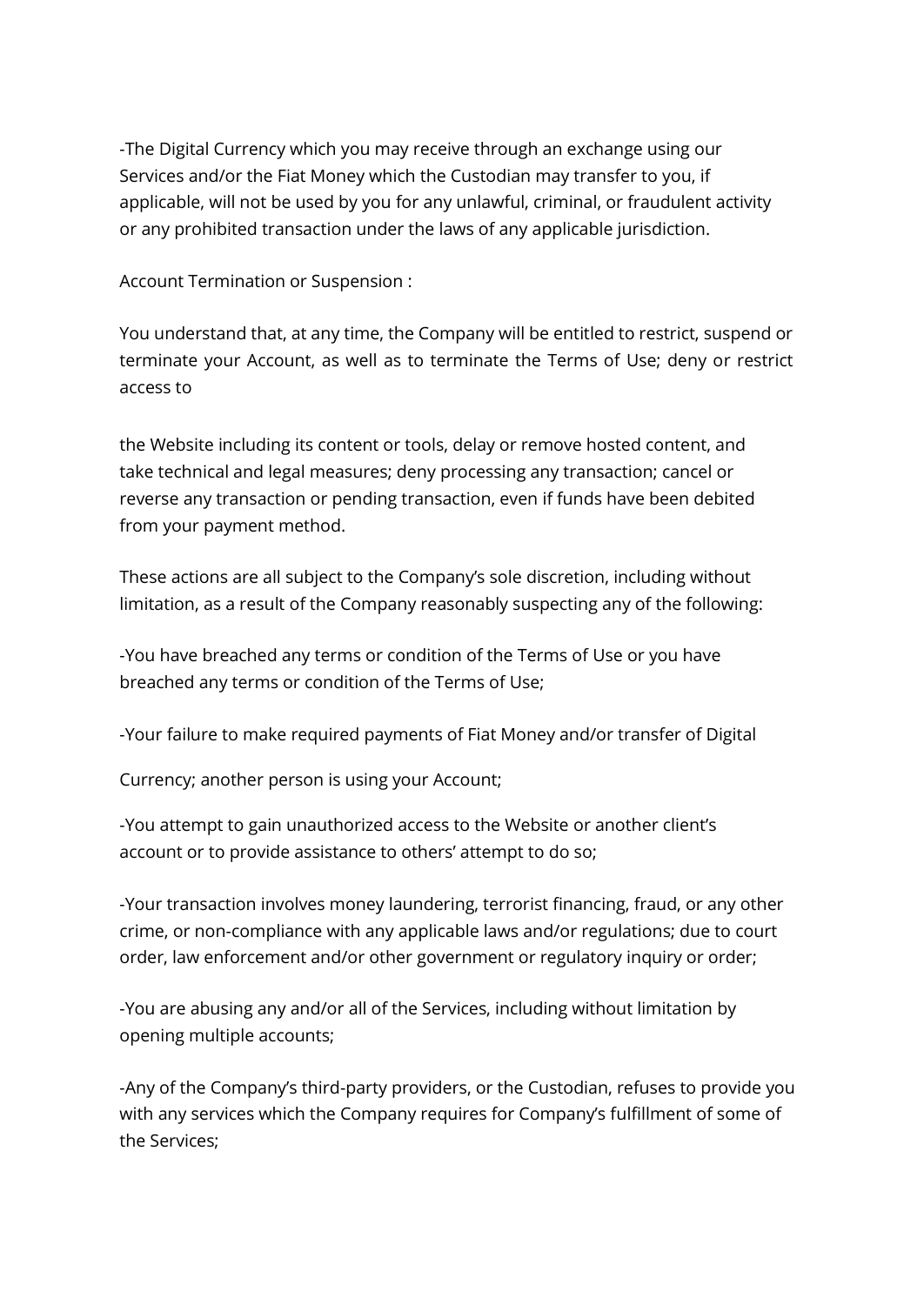-You are creating problems on the Website and/or to the Company, you adversely affect the Company's reputation in any way whatsoever, or pose as any other liability to the Company;

-Force majeure events, including operational and technical errors;

-Your Account is associated with any suspended or terminated account for breach of the Terms of Use or suspended/terminated for any other reason; or

-You fail internal or external compliance/KYC/AML checks

The Company reserves the right to suspend or terminate your access to your Account and/or Services for any other reason that may not be listed hereunder.

Should the Company suspend or terminate your access to your Account and/or the Services, you shall not use your Account nor use any or all of the Services. In case of termination or suspension of your Account by us, we may: cancel pending orders to exchange Digital Currency.

Client-Initiated Termination: You may terminate the Terms of Use and close your Account at any time by sending an email to us at support@cryptobiz.exchange. Such termination of the Terms of Use and Account shall take effect upon the closing of your account (including username and password), which shall occur within 9 calendar days after receipt by us of your email and other information we may require. You will remain responsible for any activity on your account between sending us such an email and the closing of your Account.

Following termination or suspension of your Account by us, or our receipt of an email from you terminating your Account we reserve the right to cancel pending orders to exchange

## Digital Currency.

On termination of the Account or suspension of your Account for any reason whatsoever, you shall: stop using the Website, Software, and the Services. Besides, you will be responsible for fulfilling any outstanding payment obligations (whether in Digital Currency or Fiat Money) to the Company existing as of the effective date of termination and to settle any pending transactions.

You acknowledge that the Company is not obligated to disclose the results of the Company's security and risk management procedures. In the event your Account is